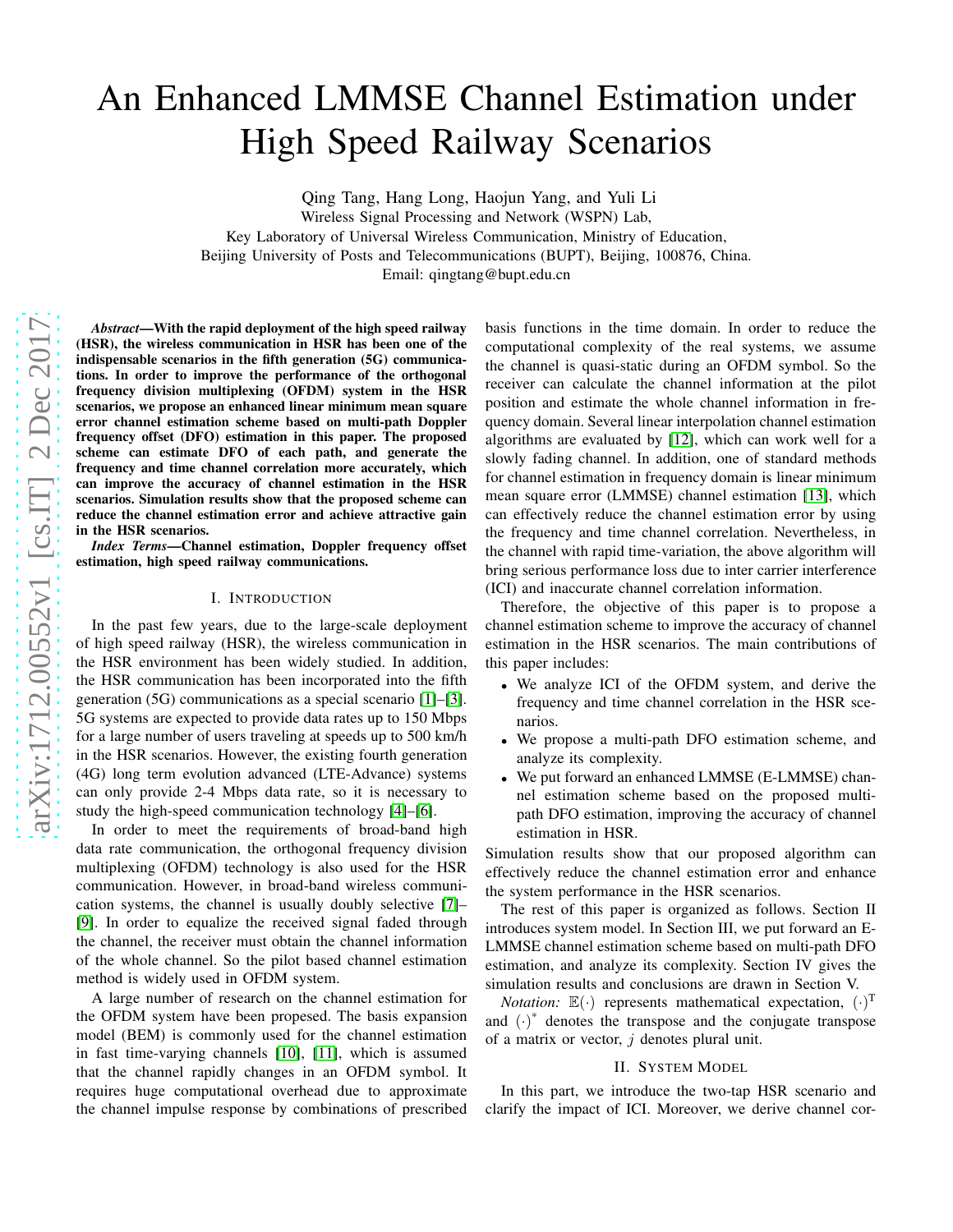

<span id="page-1-0"></span>Fig. 1. HSR two-tap channel model.

relation across sub-carriers and OFDM symbols, analyze the drawbacks of conventional channel estimation algorithms in the HSR scenarios.

#### *A. Scenario Description*

Most HSR are built in suburb between two cities. In order to have better network performance, a dedicated network is deployed along the HSR. To avoid frequent handovers, cell combination is applied: multiple remote radio heads (RRHs) are connected to one building baseband unit (BBU) with fiber. Then, from physical layer point of view, the cell coverage is extended significantly.

Fig. [1](#page-1-0) shows the two-tap HSR channel model defined in 3GPP [\[14\]](#page-5-7), [\[15\]](#page-5-8), where  $D_s$  is the distance between two neighbour RRH,  $D_{\text{min}}$  is the distance from RRH to railway. Assuming  $M$  RRHs share the same cell identification and  $v$ is the velocity of the train. Each RRH and user equipment (UE) on the train are equipped with two antennas, and UE is connected to two nearest RRHs. We denote the propagation paths from  $RRH_1$  and  $RRH_2$  to UE as Tap1 and Tap2. The two taps have independent DFOs, relative power and time delay. Moreover, each tap in this scenario is Rician fading. As  $D_{\text{min}}$ is far less than  $D_s$ , angle of arrival (AOA) is very small so that DFO reach to more than 800Hz in most of the case.

# *B. Signal Model*

The signal at the receiver can be denoted by

$$
r(t) = s(t) + n(t)
$$
  
=  $\frac{1}{N} \sum_{k=0}^{N-1} x_k e^{j2\pi k \Delta ft} \sum_{q=0}^{1} \tilde{\sigma}_q g(t - \tau_q) e^{j2\pi f_{d,q}t} + n(t)$ , (1)

where  $x_k$  is the transmit signal, N is the inverse discrete Fourier transform (IDFT) size,  $\Delta f$  is the sub-carrier spacing,  $\tilde{\sigma}_q$  modeled as a complex random variable with uniformly distributed phase,  $g(t)$  is a rectangular window of the symbol length,  $\tau_q$  and  $f_{d,q}$  are time delay and DFO of the q-th tap,  $n(t)$  is Gaussian noise. Convert  $s(t)$  to frequency domain, we can get the receive signal on  $k$ -th sub-carrier of the  $l$ -th OFDM symbol.

$$
S(k,l) = \frac{1}{N} \sum_{i=0}^{N-1} \left[ x_i \sum_{q=0}^{1} \tilde{\sigma}_q G(k-i - F_{d,q}) \times e^{-j\frac{2\pi}{N}\tilde{r}_q k} e^{j\frac{2\pi}{N}F_{d,q}l(N+N_{\rm CP})} \right],
$$
 (2)

where  $F_{d,q} = f_{d,q}/\Delta f$ ,  $\tilde{\tau}_q$  is  $\tau_q$  normalized by the sampling time  $T_s$ ,  $N_{\text{CP}}$  is the length of cyclic prefix (CP), and

$$
G(k) = \sum_{n=0}^{N-1} e^{-j\frac{2\pi k}{N}n} = e^{-j\pi k\left(\frac{N-1}{N}\right)} \frac{\sin(\pi k)}{\sin(\frac{\pi k}{N})}.
$$
 (3)

Denote  $A_q(k, \Delta k) = \frac{1}{N} \tilde{\sigma}_q G(\Delta k - F_{d,q}) e^{-j\frac{2\pi}{N} \tilde{\tau}_q k}$ , then Eq. [\(2\)](#page-1-1) can be expressed as

<span id="page-1-2"></span>
$$
S(k,l) = x_k \sum_{q=0}^{1} A_q(k,0) e^{j\frac{2\pi}{N}F_{d,q}l(N+N_{\rm CP})} + \sum_{\substack{N-1 \ i \neq k}}^{N-1} x_i \left[ \sum_{q=0}^{1} A_q(k,k-i) e^{j\frac{2\pi}{N}F_{d,q}l(N+N_{\rm CP})} \right] = S_{\text{fading}} + S_{\text{ICI}}.
$$
 (4)

In Eq. [\(4\)](#page-1-2), the expected signal on  $k$ -th sub-carrier of the  $l$ th OFDM symbol is  $x_k$ . The second item  $S_{\text{ICI}}$  corresponds to ICI from the other sub-carrier to the target sub-carrier, which does harm to the accuracy of the least square (LS) channel estimation. To simplify the analysis and without loss of generality, we assume the zero delay shifts for the two taps (one tap is due to the perfect time tracking and the other tap is assumed to be zero just for simplicity). Then the SIR  $\gamma$  on the  $k$ -th sub-carrier can be denoted as

<span id="page-1-3"></span>
$$
\gamma(f_{d,0}, f_{d,1}) = \lim_{L \to \infty} \frac{1}{L} \sum_{l=0}^{L-1} \frac{\mathbb{E} \left[ S_{\text{fading}} \right]^2}{\mathbb{E} \left[ S_{\text{ICI}} \right]^2}
$$
  
\n
$$
\approx \frac{\left[ \tilde{\sigma}_0 G \left( -F_{d,0} \right) \right]^2 + \left[ \tilde{\sigma}_1 G \left( -F_{d,1} \right) \right]^2}{\sum_{\substack{i=0, \ i \neq k}}^{N-1} \left[ \tilde{\sigma}_0 G \left( k - i - F_{d,0} \right) \right]^2 + \left[ \tilde{\sigma}_1 G \left( k - i - F_{d,1} \right) \right]^2}, \quad (5)
$$

where a denotes  $\tilde{\tau}_0 = \tilde{\tau}_1 = 0$ . According to Eq. [\(5\)](#page-1-3), we can figure out  $\gamma$  is around 20 dB in-between RRHs. Considering that the received power in-between RRHs is relatively small compared to the location close to the RRH, thus the performance would be primarily noise-limited instead of ICI-limited.

#### *C. Channel Correlation*

We can divide  $S(k, l)$  by the transmit signal  $x_k$  to get the LS channel estimates

$$
H_{\text{LS}}\left(k,l\right) = \frac{S\left(k,l\right)}{x_k} = \sum_{q=0}^{1} A_q\left(k,0\right) e^{j\frac{2\pi}{N}F_{d,q}l(N+N_{\text{CP}})} + \sum_{\substack{i=0,\\i\neq k}}^{N-1} \frac{x_i}{x_k} \left[ \sum_{q=0}^{1} A_q\left(k,k-i\right) e^{j\frac{2\pi}{N}F_{d,q}l(N+N_{\text{CP}})} \right] = H\left(k,l\right) + w\left(k,l\right). \tag{6}
$$

<span id="page-1-4"></span><span id="page-1-1"></span>Due to the randomness of  $x_i/x_k$ , we can treat the second part (corresponding to ICI) of Eq. [\(6\)](#page-1-4) as noise. For a given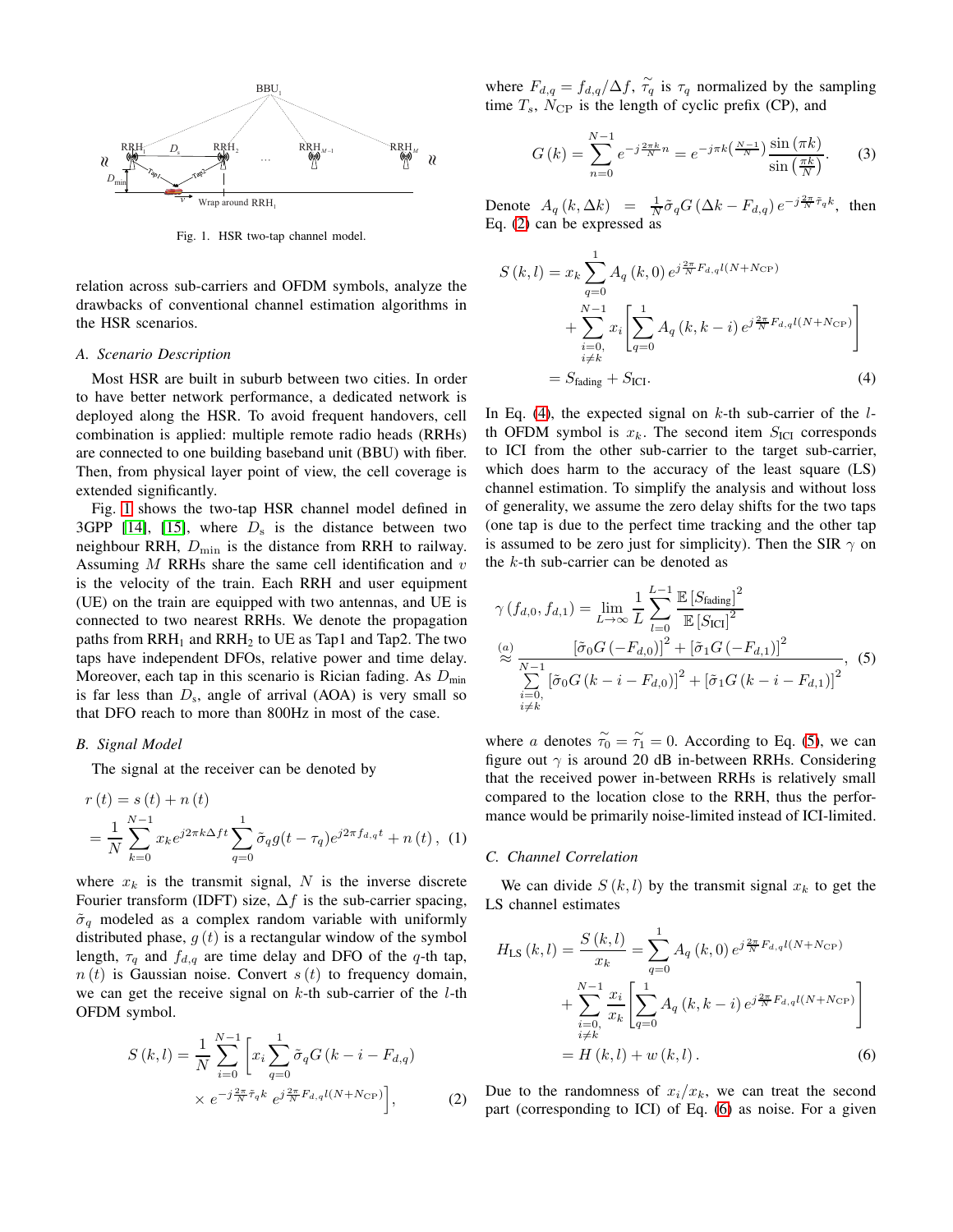OFDM symbol, the correlation function across sub-carriers can be expressed as

$$
R_{\rm H,F}^{\rm HSR} (k - m) = \mathbb{E} \left[ H (k, l) H (m, l)^* \right]
$$
  
\n
$$
\approx \mathbb{E} \left[ \sum_{q=0}^{1} A_q (k, 0) A_q (m, 0) \right]
$$
  
\n
$$
= \frac{1}{N^2} \sum_{q=0}^{1} |\tilde{\sigma}_q|^2 |G(-F_{d,q})|^2 e^{-j\frac{2\pi}{N} \tilde{\tau}_q (k - m)}.
$$
 (7)

For a given sub-carrier, the correlation function across OFDM symbols can be expressed as

$$
R_{\rm H,T}^{\rm HSR} (x - l) = \mathbb{E} \left[ H (k, x) H(k, l)^* \right]
$$
  
\n
$$
\approx \mathbb{E} \left[ \sum_{q=0}^{1} |A_q (k, 0)|^2 e^{j \frac{2\pi}{N} F_{d,q}(x - l)(N + N_{\rm CP})} \right]
$$
  
\n
$$
= \sum_{q=0}^{1} \frac{1}{N^2} |\tilde{\sigma}_q|^2 |G (-F_{d,q})|^2 e^{j 2\pi f_{d,q}(x - l)(N + N_{\rm CP})T_s}.
$$
 (8)

*D. Drawbacks of Conventional Channel Estimation Algorithms in HSR*

The linear interpolation algorithm assumes that the channel changes slowly in time domain and frequency domain, so that it uses the linear interpolation function to get the frequency response of the whole channel from the pilot position. As shown in [\(7\)](#page-2-0) and [\(8\)](#page-2-1), the channel does not change linearly, which brings performance loss in HSR scenarios.

The conventional LMMSE channel estimation is applied to 2-D isotropic scattering, the frequency domain and time domain autocorrelation function can be expressed as

$$
R_{\rm H,F}^{\rm legacy}(k\Delta f) = \sum_{q=0}^{L-1} |\tilde{\sigma}_q|^2 e^{-j2\pi k \Delta f \tilde{\tau}_q},\tag{9}
$$

$$
R_{\rm H,T}^{\rm legacy} (l) = J_0 \left( 2\pi l f_D T \right), \tag{10}
$$

where  $L$  is the total taps in the channel model,  $T$  is the duration of an OFDM symbol,  $f_D$  is the maximum DFO,  $J_0(\cdot)$  is the 0-th Bessel function of the first kind. The channel correlation  $R_{\rm H,F}^{\rm HSR}$   $(k - m)$  and  $R_{\rm H,T}^{\rm HSR}$   $(x - l)$  in HSR scenarios are much different from  $R_{\text{H},\text{F}}^{\text{legacy}}$  and  $R_{\text{H},\text{T}}^{\text{legacy}}$ . When conventional LMMSE channel estimation are directly using in HSR scenarios, the system must have some performance loss. This is mainly because the time domain and frequency domain wiener filtering use inaccurate correlation function. Therefore, motivated by the above facts, we propose an E-LMMSE channel estimation to improve the system performance for HSR scenarios in Section III.

# III. E-LMMSE CHANNEL ESTIMATION ALGORITHM BASED ON MULTIPATH DFO ESTIMATION

In this part, we propose a novel multi-path DFO estimation algorithm, then generate accurate channel correlation across sub-carriers and OFDM symbols, which can be used in E-LMMSE to improve the accuracy of channel estimation in HSR scenarios. Moreover, we compare the complexity of the proposed scheme with the exhaustive search (ES) estimation algorithm in [\[16\]](#page-5-9).

# *A. Multipath DFO Estimation Algorithm*

<span id="page-2-0"></span>From Eq. [\(7\)](#page-2-0) and Eq. [\(8\)](#page-2-1), the receiver should get multipath DFO to calculation accurate channel correlation in HSR scenarios. In [\[16\]](#page-5-9), an ES estimation algorithm for multi-path DFO estimation was proposed, but its complexity is too high due to exhaustive search. Here, we propose a novel method to estimate multi-path DFO.

<span id="page-2-1"></span>All the channel observations on pilot index of a OFDM symbol can be estimated by Eq. [\(6\)](#page-1-4), we group them by their OFDM symbol index. Denote  $l_1, l_2, \ldots l_n$  as the indices of the OFDM symbols containing pilots, where  $n$  is the total number of such OFDM symbol. So we can denote the column vector  $\mathbf{H}_{p}^{i}$ ,  $i = 1, 2, \dots n$  as all the channel observations on pilot index of the  $l_i$ -th OFDM symbol. And the channel noise on the pilot index of the  $l_i$ -th OFDM symbol can be denoted as the column vector  $\mathbf{W}_p^i$ . Moreover, define a matrix  $\mathbf{D}_p$  related with delay and carrier index.

$$
\mathbf{D}_{p} = \begin{bmatrix} e^{-j\frac{2\pi}{N}\tilde{\tau}_{0}k_{1}} & e^{-j\frac{2\pi}{N}\tilde{\tau}_{1}k_{1}} \\ \vdots & \vdots \\ e^{-j\frac{2\pi}{N}\tilde{\tau}_{0}k_{p}} & e^{-j\frac{2\pi}{N}\tilde{\tau}_{1}k_{p}} \\ \vdots & \vdots \\ e^{-j\frac{2\pi}{N}\tilde{\tau}_{0}k_{m}} & e^{-j\frac{2\pi}{N}\tilde{\tau}_{1}k_{m}} \end{bmatrix}, \quad (11)
$$

<span id="page-2-2"></span>where  $m$  represents the total number of carriers containing pilots on an OFDM symbol,  $k_p$  represents the carrier index with pilot. Then the relation of them in the frequency domain can be classified as

$$
\mathbf{H}_p^i = \mathbf{D}_p \mathbf{X}_p^i + \mathbf{W}_p^i, \tag{12}
$$

<span id="page-2-3"></span>where  $\mathbf{X}_p^i = \left[X_1^i, X_2^i\right]^\mathrm{T}$ ,

$$
X_q^i = \frac{1}{N} \tilde{\sigma}_q G \left( -F_{d,q} \right) e^{j\frac{2\pi}{N} F_{d,q} l (N + N_{\rm CP})} \quad q = 0, 1, \quad (13)
$$

then using the LS method, we can obtain the estimated value of  $\mathbf{X}_p^i$ 

$$
\mathbf{Z}_p^i = (\mathbf{D}_p)^{-1} \mathbf{H}_p^i + (\mathbf{D}_p)^{-1} \mathbf{W}_p^i, \tag{14}
$$

where  $\mathbf{Z}_p^i = \left[ Z_1^i, Z_2^i \right]^{\mathrm{T}}$ . Considering the pilots in from the  $l_1$ th to  $l_n$ -th OFDM symbols, we will render

$$
\mathbf{Z}_p = \left(\mathbf{D}_p\right)^{-1} \mathbf{H}_p + \left(\mathbf{D}_p\right)^{-1} \mathbf{W}_p, \tag{15}
$$

where  $\mathbf{Z}_p = \left[\mathbf{Z}_p^1, \cdots, \mathbf{Z}_p^n\right], \qquad \mathbf{H}_p = \left[\mathbf{H}_p^1, \cdots, \mathbf{H}_p^n\right],$  $\mathbf{W}_p = \begin{bmatrix} \mathbf{W}_p^1, \cdots, \mathbf{W}_p^h \end{bmatrix}$ .  $\mathbf{W}_p^f$  is assumed to be additive background white Gaussian noise in order to simplify the problem. Moreover, the noise is assumed to be independent to matrix  $\mathbf{D}_p$ . So we can think  $(\mathbf{D}_p)^{-1}\mathbf{W}_p$  is identical to  $\mathbf{W}_p$ in statistical sense. Therefore,  $\mathbf{Z}_p^i$  is the estimated value of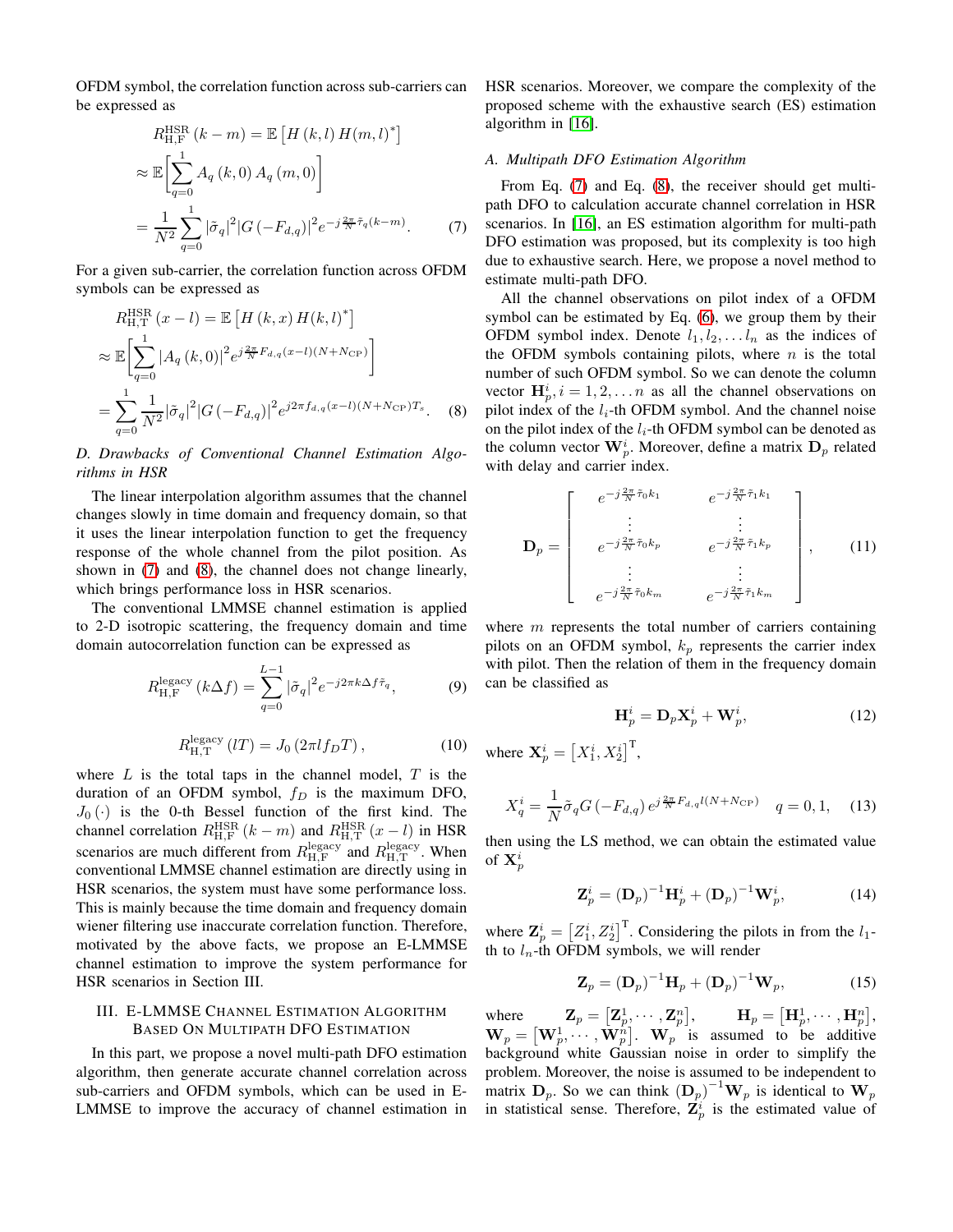$\mathbf{X}_p^i$  in  $l_i$ -th OFDM symbol. For any two columns  $\mathbf{Z}_p^i$  and  $\mathbf{Z}_p^j$ in  $\mathbf{Z}_p$ , we can get the multi-path DFO estimation by Eq. [\(16\)](#page-3-0).

$$
\widetilde{f_{d,q}} = \frac{\text{angle} \left( Z_q^j / Z_q^i \right) N \Delta f}{2\pi \left( N + N_{\text{CP}} \right) \left( l_j - l_i \right)} \quad q = 1, 2, \tag{16}
$$

where  $\tilde{f}_{d,0}$  is the estimated value of  $f_{d,0}$ ,  $\tilde{f}_{d,1}$  is the estimated value of  $f_{d,1}$ . Do Eq. [\(16\)](#page-3-0) to a number of columns in  $\mathbf{Z}_p$ , then take average of the estimated values  $\overrightarrow{f}_{d,0}$  and  $\overrightarrow{f}_{d,1}$ , we can get a more accurate estimated value.

# *B. E-LMMSE Channel Estimation Algorithm Based On Multipath DFO Estimation*

LMMSE channel estimation requires the use of channel correlation, so Eq. [\(9\)](#page-2-2) and Eq. [\(10\)](#page-2-3) are used in the conventional LMMSE channel estimation, while it is not suitable for HSR scenarios. Therefore, we propose an E-LMMSE channel estimation algorithm based on multi-path DFO estimation. The receiver can calculate the correlation function Eq. [\(7\)](#page-2-0) and Eq. [\(8\)](#page-2-1) by using  $f_{d,0}^{\sim}$  and  $f_{d,1}^{\sim}$ , and generate channel correlation matrix  $\mathbf{R}_{\text{H,F}}^{\text{HSR}}$  and  $\mathbf{R}_{\text{H,T}}^{\text{HSR}}$  needed by Wiener filter [\[17\]](#page-5-10), [\[18\]](#page-5-11). Then the receiver can obtain frequency domain wiener filter matrix  $\mathbf{W}_{\text{F}}^{\text{HSR}}$  and time domain wiener filter matrix  $\mathbf{W}_{\text{T}}^{\text{HSR}}$  by

$$
\mathbf{W}_{\mathrm{F}}^{\mathrm{HSR}} = \mathbf{R}_{\mathrm{H,F}}^{\mathrm{HSR}} \left[ \mathbf{R}_{\mathrm{H,F}}^{\mathrm{HSR}} + \frac{\sigma^2}{\mathbb{E}\left[ |x_p|^2 \right]} \mathbf{I} \right]^{-1},\qquad(17)
$$

$$
\mathbf{W}_{\mathrm{T}}^{\mathrm{HSR}} = \mathbf{R}_{\mathrm{H,T}}^{\mathrm{HSR}} \left[ \mathbf{R}_{\mathrm{H,T}}^{\mathrm{HSR}} + \frac{\sigma^2}{\mathbb{E}\left[ |x_p|^2 \right]} \mathbf{I} \right]^{-1},\qquad(18)
$$

where  $x_p$  is pilot information. Finally, Wiener filter is used to smoothing the LS channel estimate,

$$
\mathbf{H}_{\text{Est}} = \mathbf{W}_{\text{T}}^{\text{HSR}} \mathbf{W}_{\text{F}}^{\text{HSR}} \mathbf{H}_{\text{LS}},\tag{19}
$$

where  $H_{Est}$  is frequency response of channel.

# *C. Complexity Analysis*

We compare the complexity between the proposed DFO estimation algorithm with the ES estimation algorithm. The main calculation process of the proposed DFO estimation is calculating inverse of the matrix  $\mathbf{D}_p$ , which takes 8m multiplications. Then the operation  $(D_p)^{-1}$  W<sub>p</sub> takes 2m multiplications. So calculating  $n$  OFDM symbols in total, it calls for  $10mn$  multiplications. On the other hand, assuming maximum search range and search step size in the ES estimation algorithm are  $f_{\text{max}}$  and  $\delta$ , then it calls for  $m f_{\text{max}} (8n + 6)/\delta$ multiplications. For example, in LTE-A downlink system, the proposed DFO estimation algorithm takes 80 multiplications in one resource block (RB), while the ES estimation algorithm takes 34200 multiplications. Therefore it has reduced 400 times multiplications than the ES estimation algorithm. The complexity of two algorithms are illustrated in Table [I.](#page-3-1)

<span id="page-3-1"></span><span id="page-3-0"></span>TABLE I THE NUMBER OF MULTIPLICATIONS FOR TWO DFO ESTIMATION METHODS.

| Algorithm               | <b>Multiplications</b>           |
|-------------------------|----------------------------------|
| Proposed DFO estimation | 10mn                             |
| ES estimation           | $m f_{\text{max}} (8n+6)/\delta$ |

| <b>TABLE II</b>        |  |  |
|------------------------|--|--|
| SIMULATION PARAMETERS. |  |  |

<span id="page-3-2"></span>

| <b>Parameter</b>      | <b>Assumption</b>    |
|-----------------------|----------------------|
| Antenna configuration | $2 \times 2$         |
| Carrier frequency     | $2.6$ GHz            |
| Train speed $v$       | 350 km/h             |
| HSR scenario          | the two-tap scenario |
| FFT size $N$          | 1024                 |
| RB                    | 50                   |
| System bandwidth      | $10$ MHz             |
| Modulation            | 160AM                |



<span id="page-3-3"></span>Fig. 2. Relative error of two DFO estimation algorithms at the 3 dB powerdifference position.

#### IV. SIMULATION RESULTS

In this section, we contrast the proposed DFO estimation algorithm with the ES estimation algorithm in terms of estimation error. In addition, the performance between E-LMMSE channel estimation and the conventional channel estimation methods will be compared. The simulation parameters are shown in Table [II.](#page-3-2)

Fig. [2](#page-3-3) shows the relative error normalized by the maximum DFO (842 Hz) of two DFO estimation methods. The simulation was conducted in the fixed position closing to  $RRH<sub>1</sub>$ , where the received power of Tap1 is twice than the received power of Tap2 (3 dB power-difference position). As a result, the DFO estimation of Tap1 is more accurate. With the increasing of SNR, the performance of the proposed DFO estimation is better than the ES algorithm, that is because search step size  $\delta$  in the ES algorithm is fixed to 2. Besides,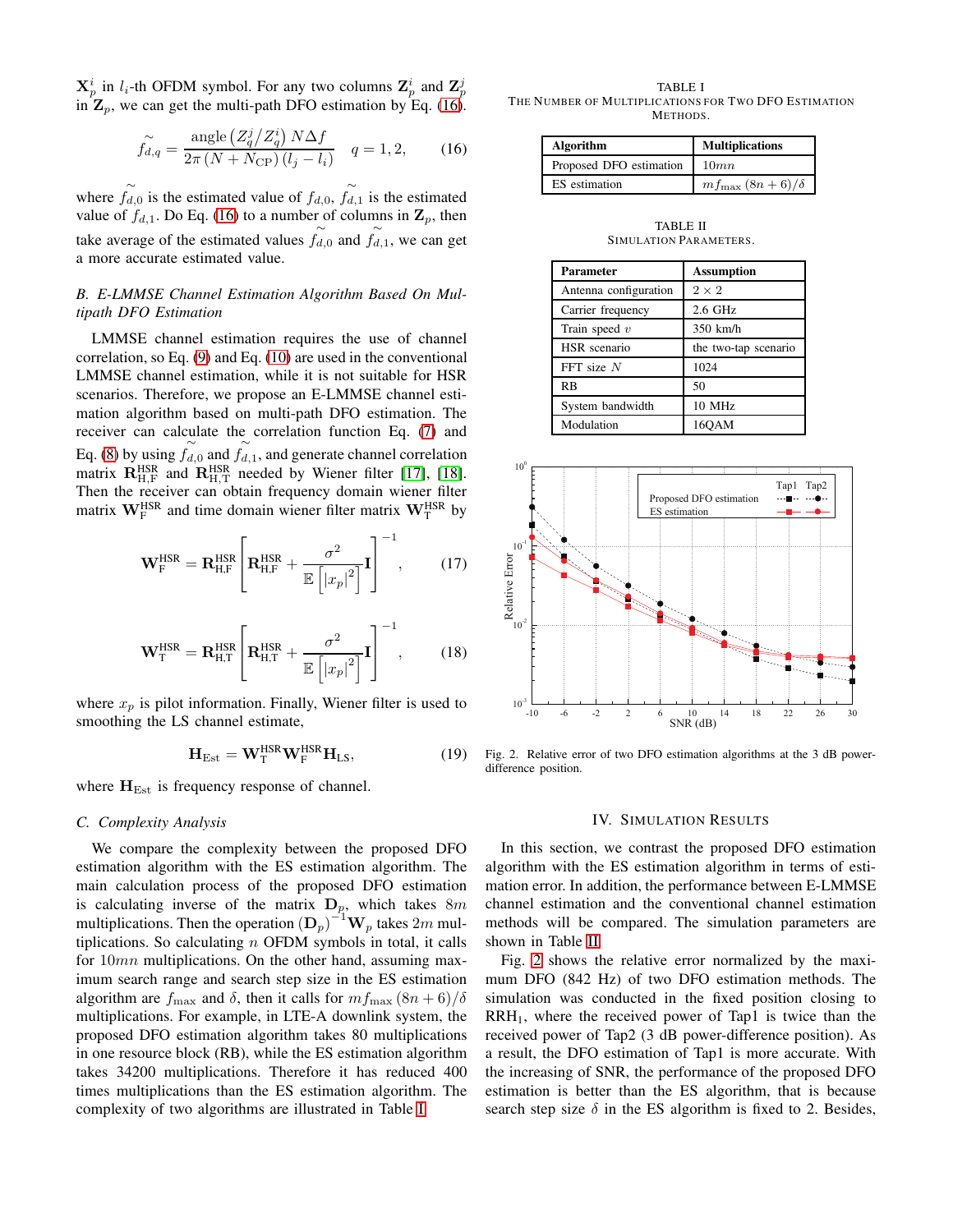

<span id="page-4-3"></span>Fig. 3. MSE of several channel estimation methods at the 3 dB powerdifference position.



<span id="page-4-4"></span>Fig. 4. BER of several channel estimation methods at the 3 dB powerdifference position.

two DFO estimation algorithms have an error flat, which is due to the existence of ICI in the HSR scenarios. As mentioned in Section [II-B,](#page-1-3) the ICI is about -20 dB.

Fig. [3](#page-4-3) compares the channel estimation MSE of several channel estimation algorithms. Observe that the performance of E-LMMSE with estimated DFO is similar to E-LMMSE with ideal DFO channel estimation, which means the estimation error of the proposed DFO estimation scheme is small enough and does not effect the performance of E-LMMSE. Besides, the channel estimation of E-LMMSE is much precise than the conventional LMMSE channel estimation and linear interpolation algorithm. For example, when SNR is 30 dB, our E-LMMSE method achieves more than 10 dB MSE gain than the conventional methods. But it still has an error limit due to the ICI. Fig. [4](#page-4-4) compares the bit error rate (BER) of several channel estimation methods at the 3 dB powerdifference position. E-LMMSE channel estimation also gets a great improvement than the conventional methods under the performance of BER. Fig. [5](#page-4-5) compares the average throughput



<span id="page-4-5"></span>Fig. 5. Average TP from one RRH to the next one.

(TP) of several channel estimation methods from one RRH to the next one, and the performance of E-LMMSE is attractive than the conventional channel estimation algorithms.

#### V. CONCLUSION

In this paper, in order to improve the performance of OFDM systems in HSR scenarios, we proposed an E-LMMSE channel estimation scheme based on multi-path DFO estimation. The proposed method generates the frequency and time channel correlation more precisely by estimating multi-path DFO, which can improve the accuracy of channel estimation in HSR scenarios. Simulation results show that the proposed method can accurately estimate multi-path DFO, and reduce the channel estimation error. Moreover, it also achieves attractive gain under the performance of BER and TP in HSR systems.

### ACKNOWLEDGMENT

This work is supported by the National Key Scientific Instrument and Equipment Development Project 2013YQ20060706, the National High Technology Research and Development Program of China under Grant 2014AA01A705, the National Key Technology R&D Program of China under Grant 2015ZX03002009-004 and China Unicom.

#### **REFERENCES**

- <span id="page-4-0"></span>[1] J. Wu and P. Fan, "A survey on high mobility wireless communications: Challenges, opportunities and solutions," *IEEE Access*, vol. 4, pp. 450– 476, Jan. 2016.
- [2] K. Zheng, Y. Wang, C. Lin *et al.*, "Graph-based interference coordination scheme in orthogonal frequency-division multiplexing access femtocell networks," *IET Commun.*, vol. 5, no. 17, pp. 2533–2541, Nov. 2011.
- <span id="page-4-1"></span>[3] P. Fan, J. Zhao, and C. L. I, "5G high mobility wireless communications: Challenges and solutions," *China Commun.*, vol. 13, no. supp. 2, pp. 1– 13, Nov. 2016.
- <span id="page-4-2"></span>[4] X. Zhu, S. Chen, H. Hu *et al.*, "TDD-based mobile communication solutions for high-speed railway scenarios," *IEEE Wireless Commun.*, vol. 20, no. 6, pp. 22–29, Dec. 2013.
- [5] F. Liu, K. Zheng, W. Xiang *et al.*, "Design and performance analysis of an energy-efficient uplink carrier aggregation scheme," *IEEE J. Sel. Areas Commun.*, vol. 32, no. 2, pp. 197–207, Feb. 2014.